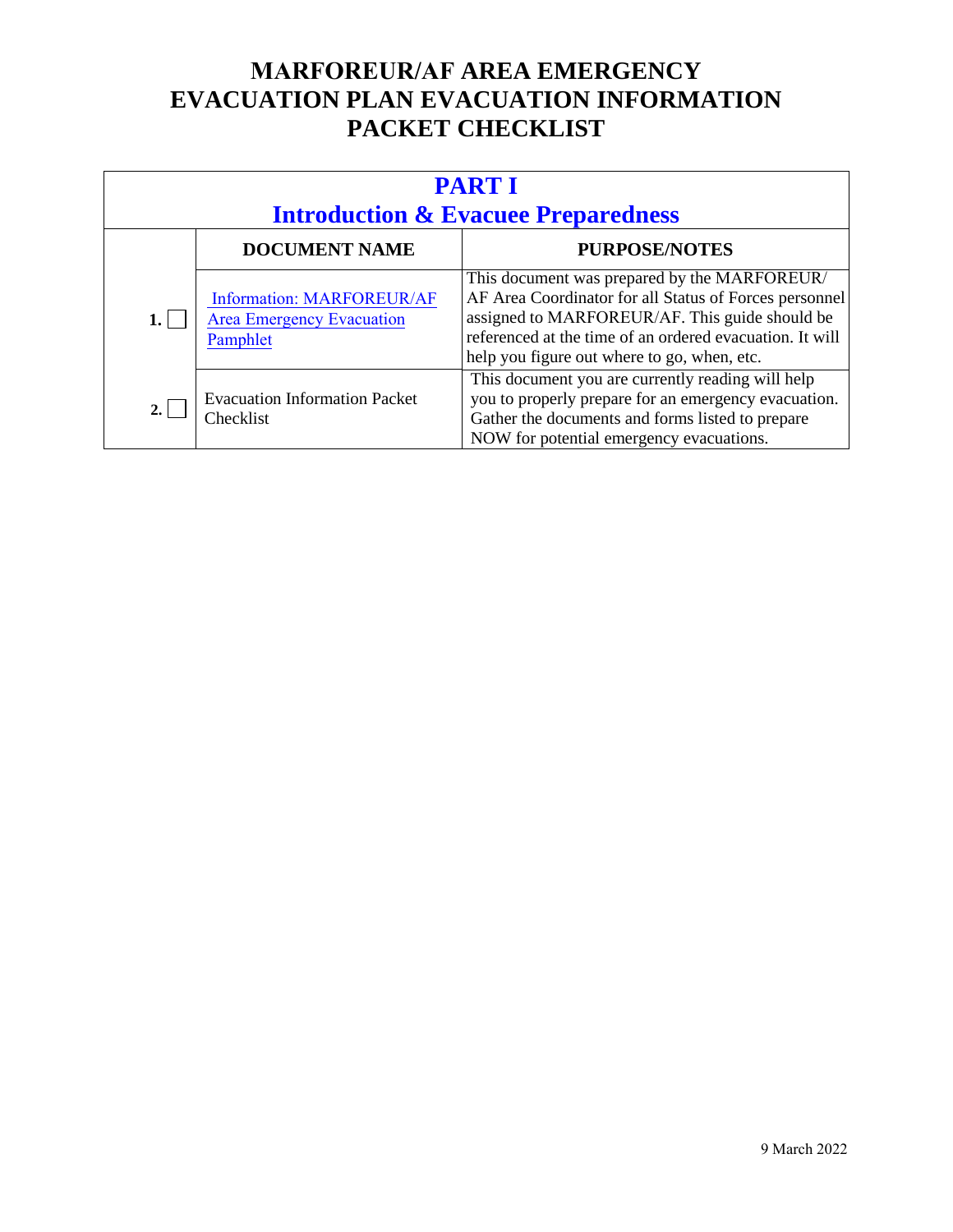| <b>PART II</b><br><b>Identification: Family &amp; Pets</b>                        |                                                                                                                                                                                                                                                                                                                                                                                                                                                                                                                                                                                                                                                                                                                               |                                                                                                                                                                                                                                                                                                                                                                                                                                                                                                                                                                                                                                                                                                                                                                                                                                                                                                                                                                                                                                                                                                                                                                                                                                                                                                                                                                                                                                                                                                                                                                                                                               |  |
|-----------------------------------------------------------------------------------|-------------------------------------------------------------------------------------------------------------------------------------------------------------------------------------------------------------------------------------------------------------------------------------------------------------------------------------------------------------------------------------------------------------------------------------------------------------------------------------------------------------------------------------------------------------------------------------------------------------------------------------------------------------------------------------------------------------------------------|-------------------------------------------------------------------------------------------------------------------------------------------------------------------------------------------------------------------------------------------------------------------------------------------------------------------------------------------------------------------------------------------------------------------------------------------------------------------------------------------------------------------------------------------------------------------------------------------------------------------------------------------------------------------------------------------------------------------------------------------------------------------------------------------------------------------------------------------------------------------------------------------------------------------------------------------------------------------------------------------------------------------------------------------------------------------------------------------------------------------------------------------------------------------------------------------------------------------------------------------------------------------------------------------------------------------------------------------------------------------------------------------------------------------------------------------------------------------------------------------------------------------------------------------------------------------------------------------------------------------------------|--|
|                                                                                   | <b>DOCUMENT NAME</b>                                                                                                                                                                                                                                                                                                                                                                                                                                                                                                                                                                                                                                                                                                          | <b>PURPOSE/NOTES</b>                                                                                                                                                                                                                                                                                                                                                                                                                                                                                                                                                                                                                                                                                                                                                                                                                                                                                                                                                                                                                                                                                                                                                                                                                                                                                                                                                                                                                                                                                                                                                                                                          |  |
| 4.<br>5.<br>6.<br>7.<br>8.<br>9.<br>10.<br>11.<br>12.<br>13.<br>14.<br>15.<br>16. | ID Cards/CAC<br>Passports, Visas<br><b>Naturalization Certificates</b><br><b>Alien Registration Cards</b><br><b>Social Security Cards</b><br><b>Birth Certificates/Adoption Papers</b><br>Marriage License/Divorce Decree<br>Valid U.S. driver's license<br>Powers of Attorney (i.e., for<br>departing family members, escorted<br>children)<br>Family Care Plan and/or Certificate<br>Special Power of Attorney Loco<br>Parentis (for legal guardian to<br>escort minors)<br>DD Form 2208: Pet Vaccination<br>Record (3 copies in waterproof<br>pouch for your airline-approved pet<br>carrier)<br>DD Form 2209: Veterinary Health<br>Certificate (3 copies in waterproof<br>pouch for your airline-approved pet<br>carrier) | Proper identification (ID) is <b>IMPORTANT</b> . Good<br>forms of ID will help determine your evacuation<br>priority and relations. Lack of adequate ID will<br>complicate your departure. The more ID you carry,<br>the better.<br>ID/CAC Cards with passports will be the first ID<br>requested at processing centers.<br>Naturalization Certificates and Alien Registration<br>$\Box$<br>Cards will help non-US citizens process more<br>smoothly.<br>Social Security Cards are not required but highly<br>$\frac{1}{2}$<br>recommended, especially for children born<br>overseas.<br>Marriage Licenses, Divorce Papers, Birth<br>Certificates, Adoption Papers will help establish<br>sponsorship/relations, especially if your family<br>changed since you arrived in Germany.<br>Contact your Legal Office for Powers of Attorney<br>$\blacksquare$<br>if needed. Military and Emergency Essential<br>sponsors who will rely on others to escort their<br>children must provide powers of attorney and<br>Family Care Plans to alleviate complications.<br>Family Care Plans are required under normal<br>circumstances for sole/dual-military parents or<br>Emergency Essential Civilians. Ensure a copies<br>are filed in your Evacuation Information Packet<br>In order to drive vehicles in the US, you will need<br>a valid US Drivers License to help ensure you<br>have transportation in the US.<br>Pet Vaccination Records and Health Certificates<br>are required for evacuated pets. Affix 3 copies of<br>each document to the outside of your airline-<br>approved pet carriers. Only cats and dogs will be |  |
|                                                                                   |                                                                                                                                                                                                                                                                                                                                                                                                                                                                                                                                                                                                                                                                                                                               | transported; accommodations will not be made for<br>any other type pet.                                                                                                                                                                                                                                                                                                                                                                                                                                                                                                                                                                                                                                                                                                                                                                                                                                                                                                                                                                                                                                                                                                                                                                                                                                                                                                                                                                                                                                                                                                                                                       |  |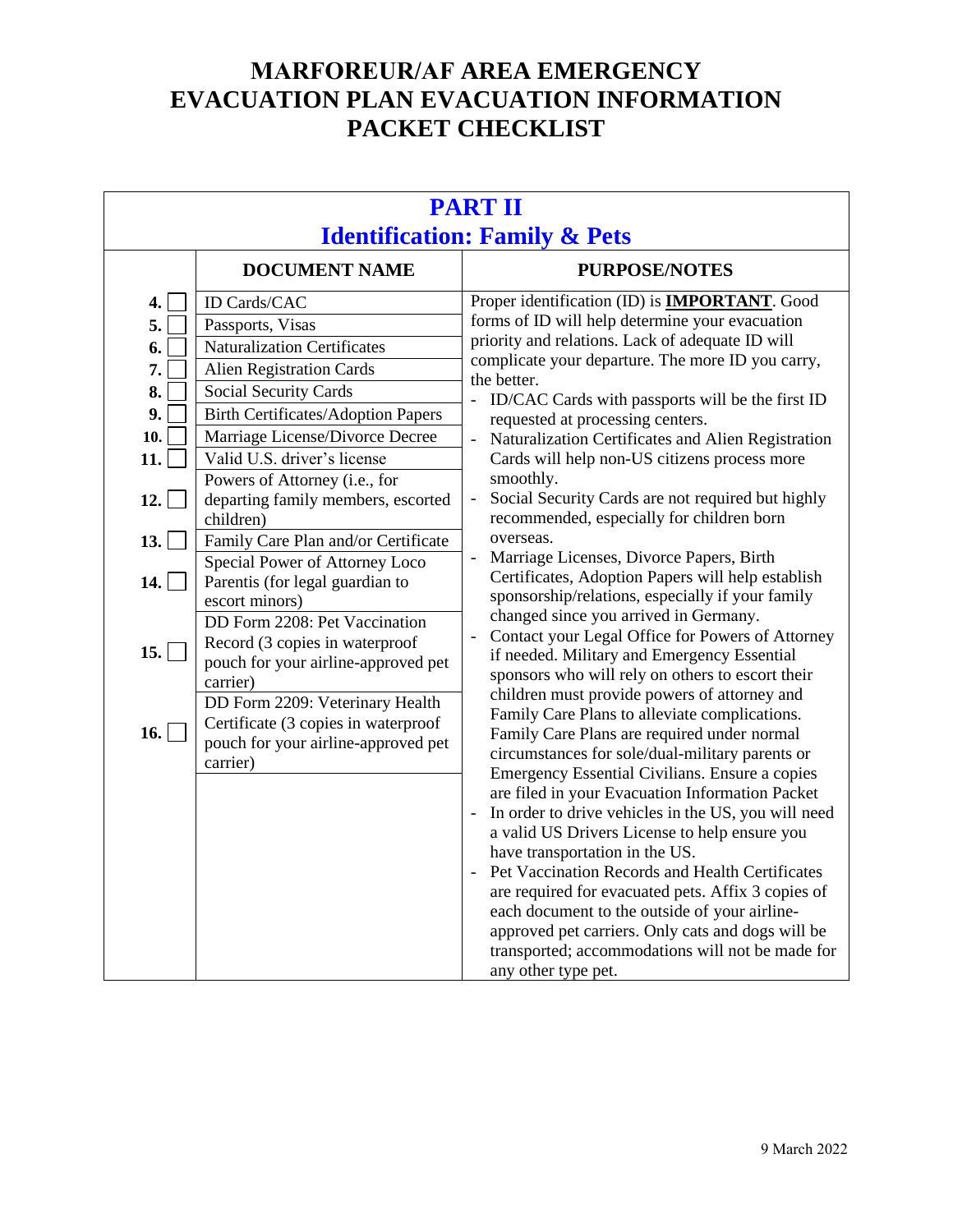| <b>PART III</b>                    |                                                                                                                                                                  |                                                                                                                                                                                                                                                                                                                                                                                                                                                                                                |
|------------------------------------|------------------------------------------------------------------------------------------------------------------------------------------------------------------|------------------------------------------------------------------------------------------------------------------------------------------------------------------------------------------------------------------------------------------------------------------------------------------------------------------------------------------------------------------------------------------------------------------------------------------------------------------------------------------------|
| <b>Evacuation Forms and Orders</b> |                                                                                                                                                                  |                                                                                                                                                                                                                                                                                                                                                                                                                                                                                                |
|                                    | <b>DOCUMENT NAME</b>                                                                                                                                             | <b>PURPOSE/NOTES</b>                                                                                                                                                                                                                                                                                                                                                                                                                                                                           |
| 17.                                | PCS Orders that assigned sponsor and<br>family members to MARFOREUR/<br>AF and Area Clearance. Command<br>Sponsorship Paperwork if not on<br>original PCS orders | Your PCS Orders to MARFOREUR/AF will<br>help prove sponsorship, SOFA status, which<br>will help your family process through.                                                                                                                                                                                                                                                                                                                                                                   |
| 18.                                | DD Form 1610: Request and<br><b>Authorization for TDY/TAD Travel</b><br>$(5$ copies)                                                                             | Fill in these forms as much as possible. They might<br>be required during the evacuation process as<br>Evacuation Orders. Lines of Accounting and<br>approval signatures will be provided at processing<br>centers if this document is used.                                                                                                                                                                                                                                                   |
| 19.                                | <b>Evacuation Orders</b>                                                                                                                                         | These orders may be provided by your administrative<br>staff at the time of the ordered departure. They may<br>be in official message traffic, locally generated, or<br>required on a DD Form 1610 (see previous checklist<br>item).                                                                                                                                                                                                                                                           |
| 20.                                | <b>DD</b> Form 2585 Repatriation<br><b>Processing Form</b>                                                                                                       | This is an important document. To speed up the<br>evacuation process, fill in as much of the document<br>as you can NOW. Complete it after boarding your<br>evacuation flight/vessel.                                                                                                                                                                                                                                                                                                          |
| 21.                                | Letter of Authorization to Evacuate<br>to a Country Other than the<br><b>Continental United States</b>                                                           | Family members who must go to a country other than<br>the US will need a letter prepared ahead of time. The<br>letter is from the sponsor to their Service Secretary<br>via the chain of command requesting approval to<br>evacuate to another country such as Vietnam,<br>Thailand, etc. This option is designed for those who<br>don't have family in the USA and are married to<br>foreign spouses. Once the family arrives at the<br>Repatriation Site, their ticket(s) should be waiting. |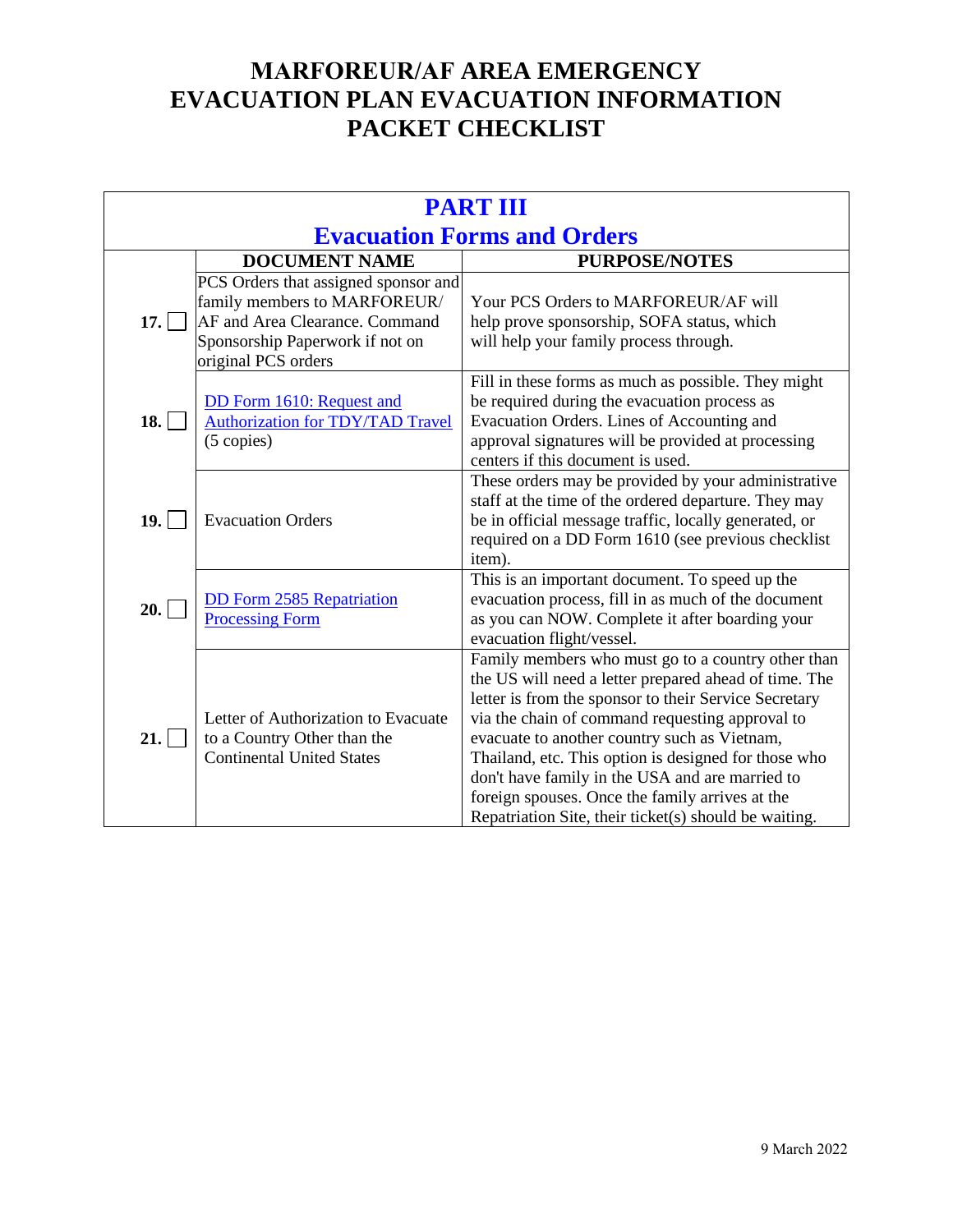| <b>PART IV</b><br><b>Finance and Household Goods</b> |                                                                                                                                                    |                                                                                                                                                                                               |
|------------------------------------------------------|----------------------------------------------------------------------------------------------------------------------------------------------------|-----------------------------------------------------------------------------------------------------------------------------------------------------------------------------------------------|
|                                                      | <b>DOCUMENT NAME</b>                                                                                                                               | <b>PURPOSE/NOTES</b>                                                                                                                                                                          |
| 21.                                                  | DD Form 2461: Civilian Personnel:<br><b>Authorization for Emergency</b><br><b>Evacuation Advance &amp; Allotment</b><br>Payments (3 copies)        | This form will help you expedite emergency pay and<br>allowances if needed. (DoD Civilian Employees &<br>family members)                                                                      |
| 22.                                                  | DD Form 1337: Military Personnel:<br><b>Authorization/Designation for</b><br><b>Emergency Pay &amp; Allowances (2)</b><br>copies)                  | This form will help you expedite emergency pay and<br>allowances if needed. (Military)                                                                                                        |
| 23.1                                                 | DD Form 1701: Inventory of<br>Household Goods. Include photos<br>(2 copies in packet) or detailed list<br>of household goods from last PCS<br>move | Your inventory and photos will help you file a claim<br>if your goods cannot be recovered. Be sure to<br>document all valuable property. Recommend you<br>mail a copy to your home of record. |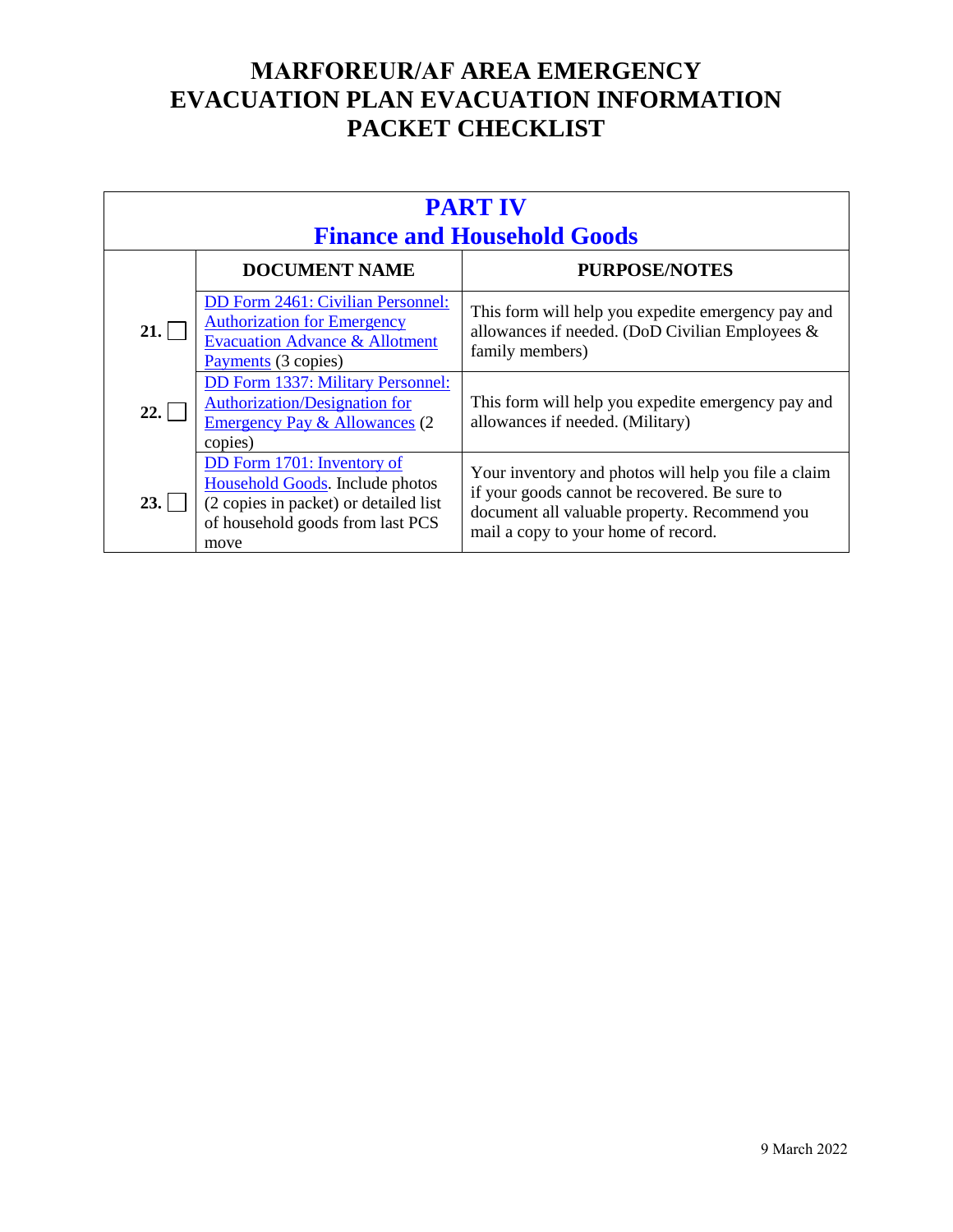| <b>PART V</b><br><b>Automobiles and Residence</b> |                                                       |                                                                                                                                                                           |
|---------------------------------------------------|-------------------------------------------------------|---------------------------------------------------------------------------------------------------------------------------------------------------------------------------|
|                                                   | <b>DOCUMENT NAME</b>                                  | <b>PURPOSE/NOTES</b>                                                                                                                                                      |
| 24.1                                              | <b>Vehicle Key Tag</b>                                | This envelope provides authorities who remain on<br>MARFOREUR/AF a means to safely relocate<br>vehicles or move them to shipping ports if required.                       |
| 25.1                                              | <b>Residence Key Tag</b>                              | This envelope provides authorities who remain on<br>MARFOREUR/AF a means to access your<br>residence for security reasons or to ship your<br>household goods if required. |
| 26.                                               | Vehicle Insurance (American)                          | This document would be used to help you file a claim<br>if your vehicles cannot be recovered.                                                                             |
| 27.                                               | Vehicle Insurance (German)                            | $\epsilon$                                                                                                                                                                |
| 28.                                               | Form 207: Military Vehicle<br>Registration (2 copies) | C C                                                                                                                                                                       |
| 29.                                               | Certificate of Title of Motor<br>Vehicle (2 copies)   | C C                                                                                                                                                                       |